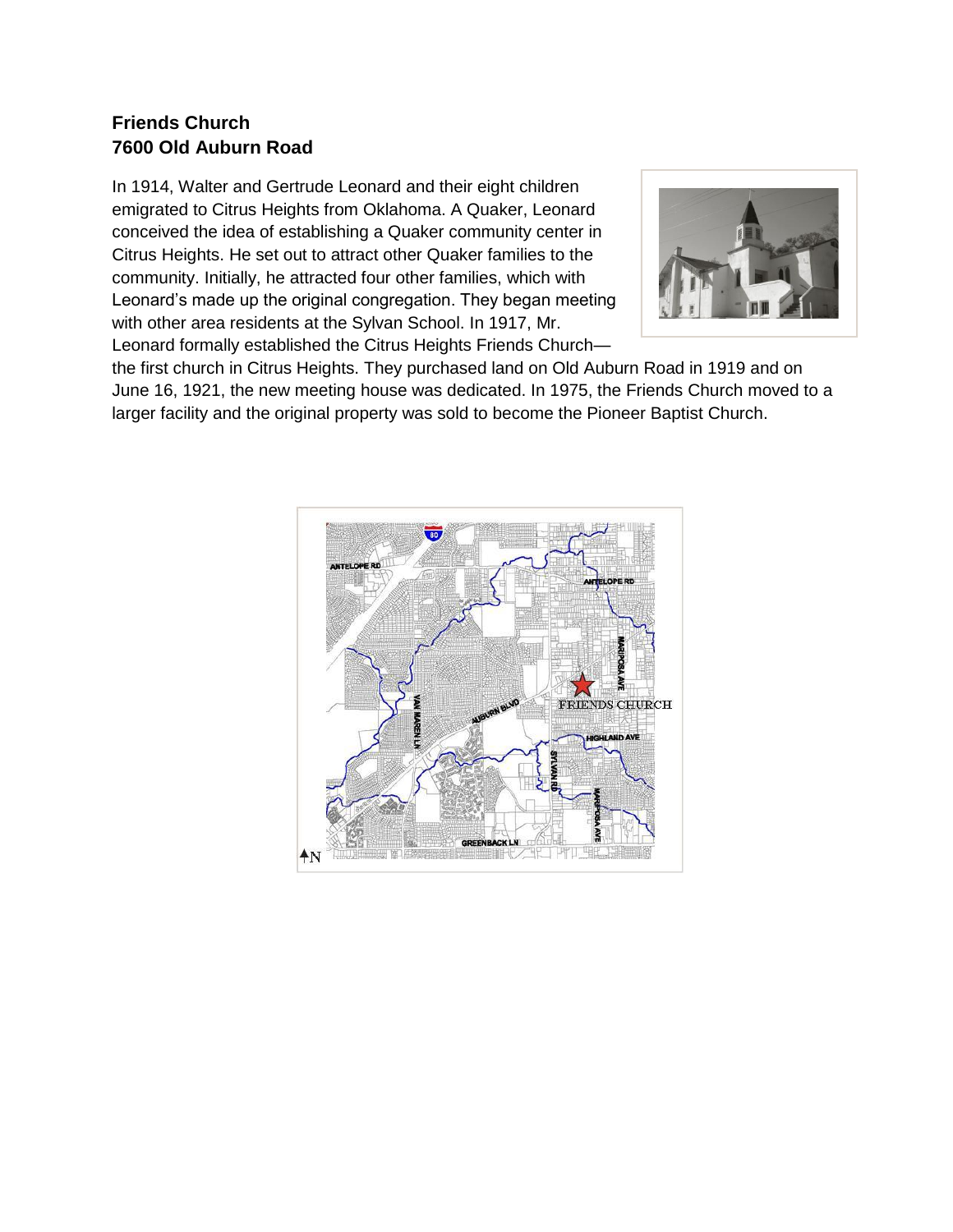## **Sylvan School/Community Clubhouse 7137 Auburn Boulevard**

Originally located on the northwest corner of Auburn Boulevard and Sylvan Road, Sylvan School was built in 1862. The name Sylvan id attributed to William Thomas, and soon the area was referred to as Sylvan or Sylvan District. The first teacher, Alfred Spooner, was paid \$50 monthly to teach approximately 40 students. An imaginary line divided the entire school property, girls on one side and boys on the other. The schoolhouse also provided meeting space for community affairs, church services, social events, public library and voting. In



1926, a new school was constructed and Sylvan School was moved to its current location on land donated by Adolph Van Maren. The Community Club House, which is still in operation.

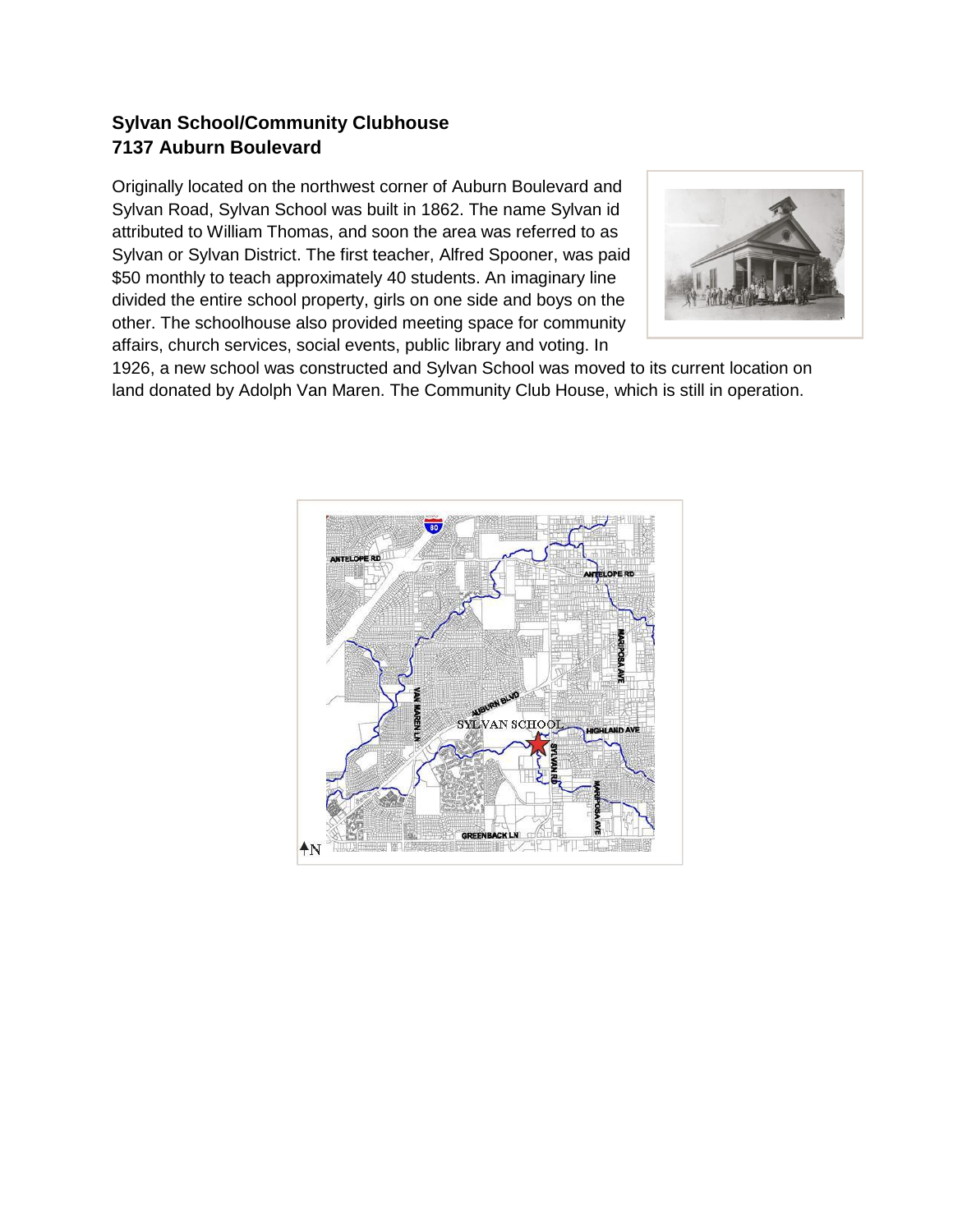### **Sylvan Cemetery 7401 Auburn Boulevard**

The Sylvan Cemetery has served the local community from the very earliest days of settlement. It was established in 1862 through a donation of land from Daniel Lewis whose family owned 471 acres near Greenback Lane. The cemetery was originally onetenth of an acre but has been expanded over the years. The earliest portions are located in the south end of the property. This area, landscaped with large, mature trees, exhibits a wide range of



carved grave markers, and contains the family plots of a number of early settlers of the community. A stone in the southwest corner marks the grave of James Horton, the first person to be buried in the cemetery. Following an unsuccessful attempt to seek fortune in the gold fields, he found his way to this area working as a handyman and farmhand. He contracted an eye ailment that lead to his eventual blindness. Mr. Horton died at a very young age on the Cross Ranch.

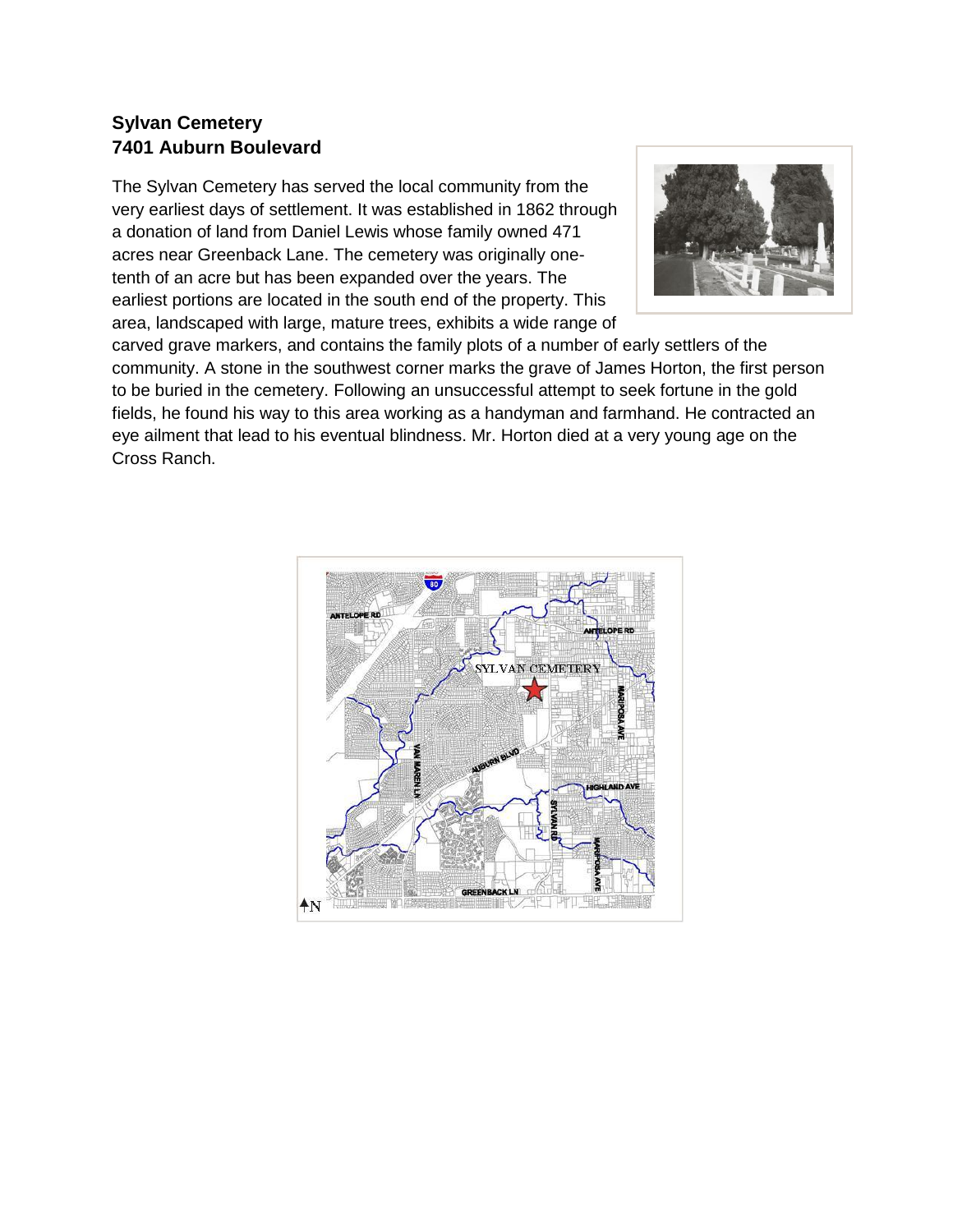## **The Rusch Home 7301 Antelope Road**

The Rusch Home was originally part of a 480-acre ranch established by Prussian-born Fred Volle and his wife, Julia. In 1859, they established the Volle Ranch. The couple raised eleven children and two grandchildren, Julia and her brother, Fred. Their mother, Louisa Volle Rusch, died shortly after Fred was born. By the time he was fifteen years old, Fred was managing the ranch and Julia managed the household. The original Volle home burned down in 1914 and was replaced



with the present house. It is an excellent example of the Craftsman style, popular in the early 1900s. In 1950, they donated the land, including their home, to establish Rusch Park.

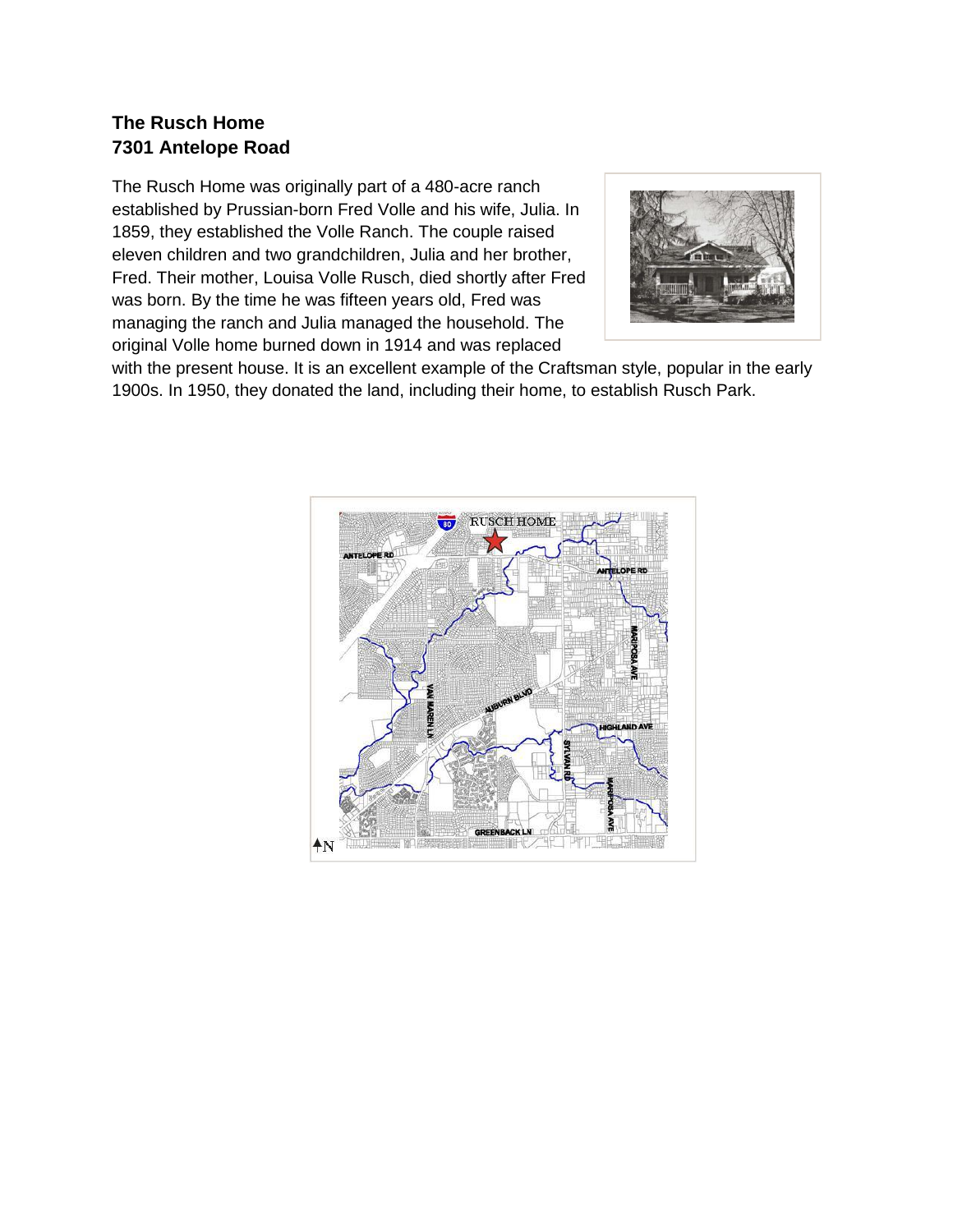#### **The 14-Mile-House: California Point of Historical Interest 6540 Auburn Boulevard**

In May 2012, the 14-Mile House was officially designated as a California Point of Historical Interest by the California Office of Historic Preservation. The site is now listed in the California State Register. The building is the last of the many early inns built to serve the freight wagons along Auburn Road.

The building dates back to 1849, and is likely one of the oldest buildings in Sacramento County, even though it has been moved



and remodeled. Mr. and Mrs. Joseph Gray acquired the building around 1853 and established the 14- Mile House, an inn to provide food and lodging to the many travelers along the old Auburn Road. Mr. Gray is credited with the first cultivation of grain and grapes in the area. The 14-Mile House was sold to Rudolph Lauppe in 1869 and converted into a farmhouse. Adolph Van Maren purchased the property in 1919 and presented it as a wedding gift to his son, Guy, and daughter-in-law, Iva. The building was moved from the road and remodeled in the Craftsman style. The remodel plans included wiring the house for electricity, which would not be available for seven more years.

For a full report on the 14-Mile House (adapted from Point of Historical Interest application), please visit www.citrusheights.net.